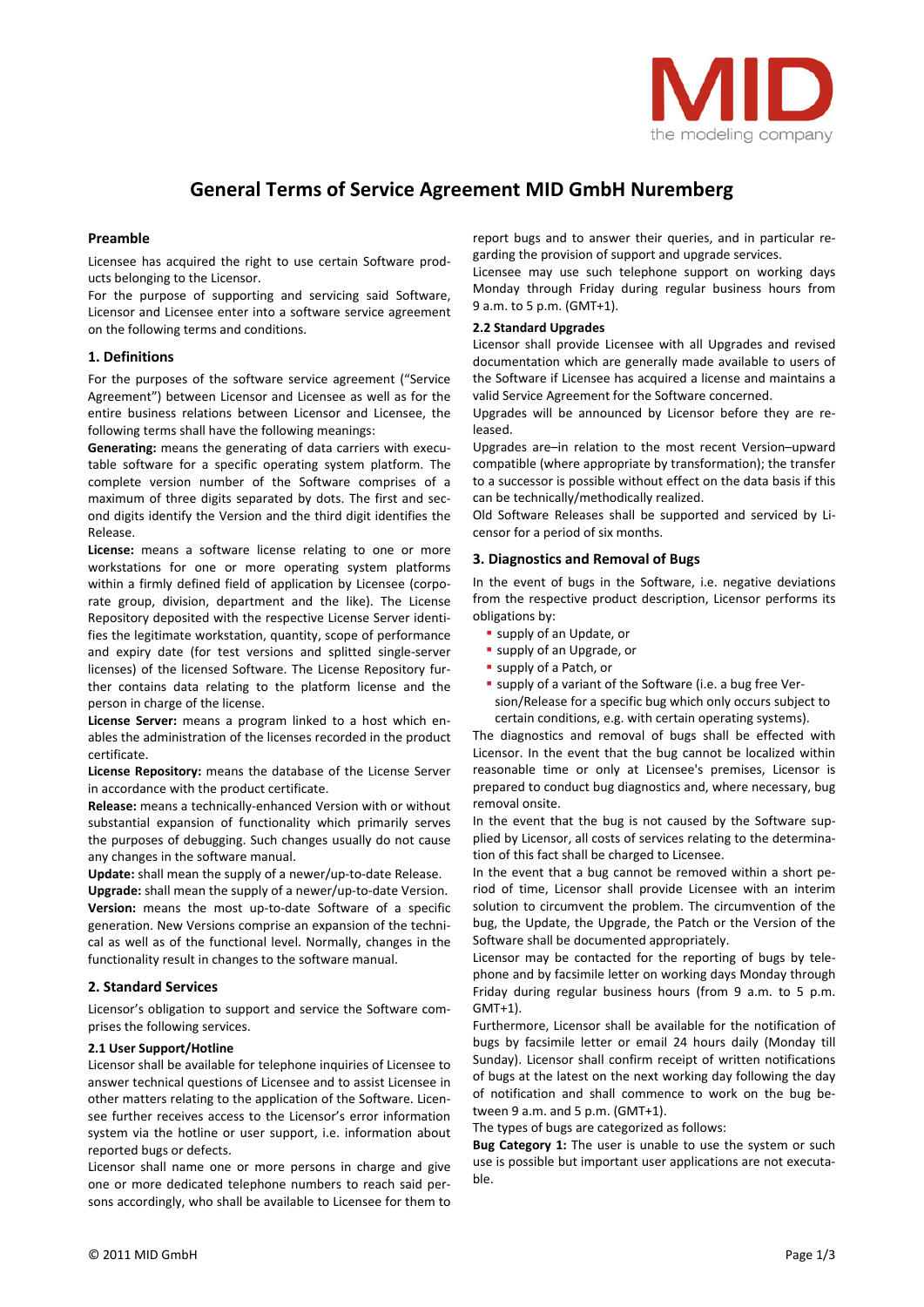**Bug Category 2:** The user is able to use the system but not all functions can be utilized resulting in material limitations of the application.

**Bug Category 3:** All functions of the system can be used with slight limitations.

**Bug Category 4:** The user is able to use the system without limitations albeit occurring problems respectively the documentation is incorrect.

The allowed time period to rectify bugs depends on the bug category as follows:

**Bug Category 1:** If possible, response as to the estimated time until diagnostics/removal of the bug during the working day following the notification; immediate commencement of diagnostics and efforts to remove the bug; upon removal of the bug supply of a Software variant without undue delay.

**Bug Categories 2 and 3:** If possible, response as to the esti‐ mated time until diagnostics/removal or circumvention of the bug during five working days from the notification. Supply of a Software variant without undue delay after removal of the bug. **Bug Category 4:** Removal of the bug with the next Update or Upgrade or at the very latest with the one after this.

## **4. Requirements and Obligations**

The removal of bugs, e.g. deviations from the respective prod‐ uct description and (subordinated) from the respective user manual, shall be performed by supply of a Software Variant, a Patch, an Update or Up‐grade. The bug has must be able to be reproduced and to occur within the most recent Version ac‐ cepted by Licensee. Licensor shall receive from Licensee in writing, without undue delay and free of charge, all documen‐ tation and information necessary for the removal of the bug provided that these are available to Licensee and not subject to specific confidentiality obligations. Where necessary, Licensee shall enable Licensor to access all equipment and data concerned and shall make available to Licensor all necessary data and machine time without cost. For the period until new Software without the bug can be supplied, Licensor shall make available to Licensee an interim solution to circumvent the bug if this is possible using reasonable efforts.

Licensee is herewith informed that–due to the complexity of Innovator–diagnostics and removal of serious bugs is normally not possible in less than five working days since said period is already required for the correction of a localized bug including porting and testing.

Transportation of data carriers to the Licensee shall be made at the cost and risk of Licensee.

# **5. Extraordinary Termination of Servicing**

In the event that a bug cannot be removed within an appropri‐ ate time period or circumvented in a manner reasonably acceptable to Licensee, Licensee shall be entitled to terminate the Service Agreement with immediate effect.

## **6. Disclaimer**

Licensor's obligation to support and service the Software does not include the diagnostics and removal of disruptions caused by inappropriate handling or mistakes in handling the Software or other circumstances beyond the responsibility of Licensor (including without limitation non‐compliance with presumed conditions of use, hardware defects, incompatibility between hardware and other software used etc.). Licensee is not entitled to demand implementation of additional functions or performance criteria or that application services are per‐ formed.

Services rendered by Licensor for these purposes shall be charged by Licensor based on its current price list.

Licensor does not assume any servicing obligations relating to computer programs which have been installed with Licensee or third parties in disregard of Licensee's rights under the License Agreement or which have been manipulated.

## **7. Limitations**

Licensee shall not be entitled to claim

- **·** inclusion of new performance criteria in the Software or the support of new operating systems;
- **further development of specific Versions respectively in** relation to supporting the respective programming language–whether with regard to the originating version or a new version of the programming language;
- supply of new Versions and Software variants within a specific timeframe–the principle decision to develop and sup‐ ply the respective products is the sole decision of Licensor;
- support and servicing of an older Version in relation to which the release of a new Version has been made by Li‐ censor more than six months prior.

It is the sole decision of Licensor to render any of the aforesaid services as a sign of goodwill or to offer such services for a fee.

# **8. Service Fees**

# **8.1 Amount**

The amount of the "Service Fee" payable by Licensee to Licen‐ sor shall be the amount stated in Licensor's current price list.

## **8.2 Increase of Service Fee**

Licensor shall be entitled to increase the Service Fee upon giving three months notice. In such event, Licensee shall be entitled to terminate the Service Agree‐ment with one month notice to be effective as of the date of the increase.

However, such increase shall not be made with effect before the second anniversary of commencement of the license under the License Agreement. The Service Fee shall be paid annually in advance for a period of twelve months with commencement of the Service Agreement and each anniversary thereof (except for software leases: in such event the Service Fee shall be paid monthly in advance).

## **8.3 Other Services**

In addition to its services under the Service Agreement Licensor offers to analyze and remove problems, which are caused by inappropriate handling or mistakes in handling the Software or other circumstances beyond the responsibility of Licensor at the service fee rates stated in Licensor's current price list.

## **9. Term of Agreement and Termination**

## **9.1 Conclusion**

Principally, a Service Agreement can only be concluded upon conclusion of the underlying License Agreement and accord‐ ingly from the time of first delivery of the Software to Licensee. A later conclusion of a Service Agreement is only possible against retroactive payment of Service Fees up to the aforesaid time.

#### **9.2 Term of Agreement and Termination**

The Service Agreement is in effect for a fixed period of one year.

It is deemed to be renewed automatically for another fixed period of one year at the conclusion of each fixed term unless it has been terminated with three months notice effective to the end of its current term.